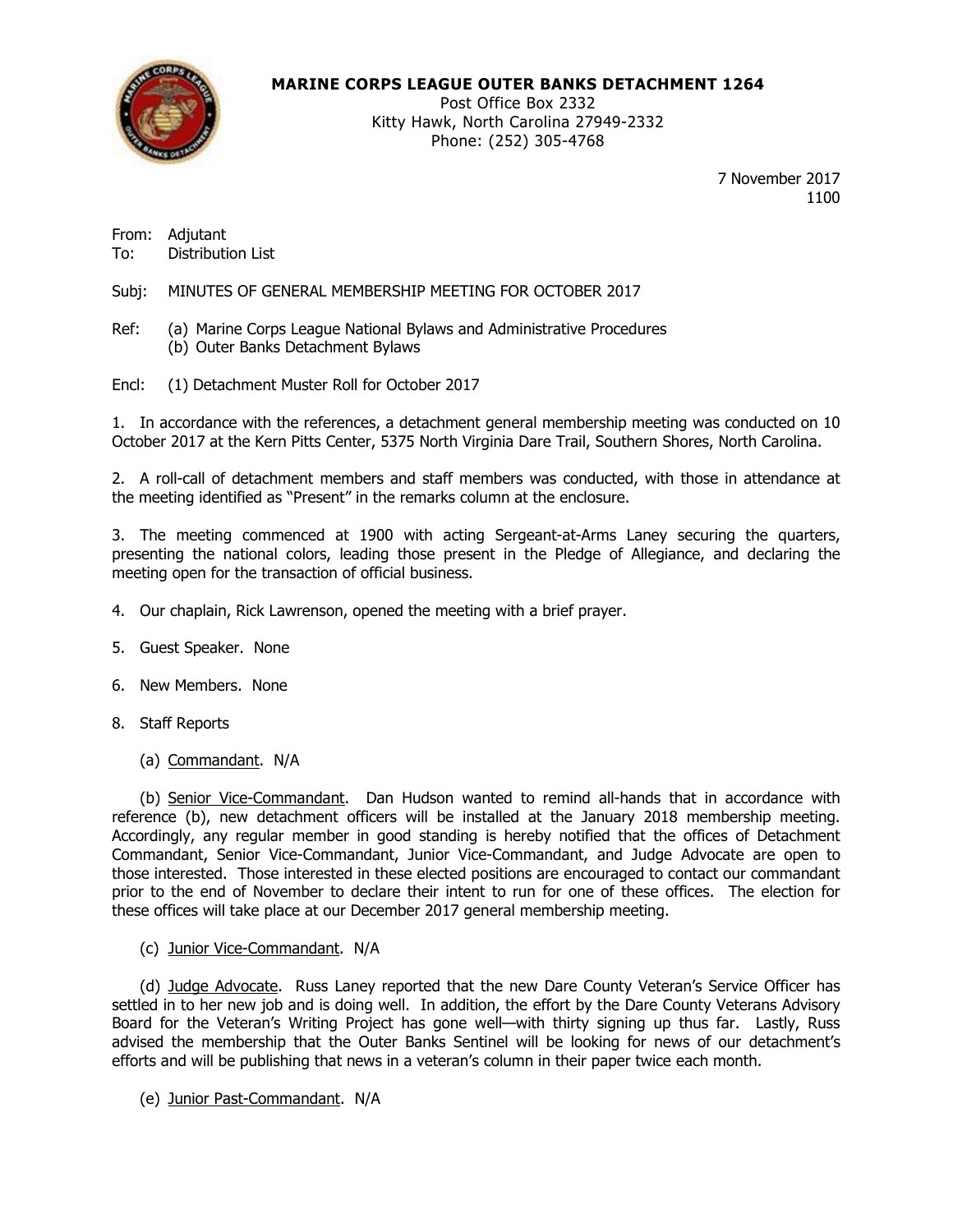### Subj: MINUTES OF GENERAL MEMBERSHIP MEETING FOR OCTOBER 2017

(f) Adjutant. Robert Yanacek reported that we currently have 45 members on the rolls at this time. However we recently had two members move out of our area that will remain on our rolls until they are dropped from the rolls by the national headquarters for non-payment of dues, or they request a transfer to a detachment in their new location.

(g) Chaplain. Rick Lawrenson reminded all-hands that the Town of Nags Head will be holding a Veterans Day ceremony at the Nags Head Town Hall on Saturday, 11 November 2017 at 1100. All members are encouraged to attend.

(h) Paymaster. Jorge Diaz provided a detailed report of the income and expenditures since our last meeting as well as the detachment's current account balance. The report was examined and found to be correct. Jorge continued his report by indicating that of the 45 members we currently have on our rolls, 35 are delinquent in their dues. This delinquency was caused by the National Headquarters eliminating the mailing of membership renewal correspondence over a year and half ago and shifting that responsibility to each individual detachment. To remedy this issue Jorge, assisted by Adjutant Yanacek, will notify those who are delinquent and encourage them to continue their membership in our detachment.

- (i) Quartermaster. None
- (i) Sergeant-at-Arms. N/A

(k) Toys for Tots Liaison. Acting in the absence of Larry Czernik, Judge Advocate Laney reported that the Toys for Tots Program is currently underway. Russ continued by stating that our program has been expanded to include Currituck County and Ocracoke Island as these areas are in need and have no Marine Corps Reserve unit or Marine Corps League detachment to address their need. As a result of the increase in our area of responsibility, additional funds will most likely be necessary. In addition, a shortage of on-hand toy collection boxes has compounded the problem, however that issue is currently being addressed and is expected to be resolved shortly. Adding to Russ' report Adjutant Yanacek indicated that he has submitted a request to the Kitty Hawk Walmart for the placement of toys collection boxes in their store, and for series of dates that will permit us to solicit in their store in support of this program. His request is currently pending review by the store's management. The requested dates commence on 18 November each Saturday and Sunday and conclude on 10 December.

- 9. Old Business
	- (a) Awards Presentation. None
	- (b) Recruiting and Retention. None

(c) Grants and Donations. Adjutant Yanacek reported that he is currently recording his volunteer hours for submission to the Walmart Foundation's "Volunteerism Always Pays" grant program for the third quarter of 2017. He expects to complete requisite amount of hours sometime during November and upon completion, will submit the grant request.

(d) Sickbay. Commandant Draper reported the Junior Vice-Commandant Keating recently suffered a fall due to dizziness caused by his medication and was unable to attend this evening's meeting. Additionally, member Ron Boyce is believed to still be at the Peak Skilled Nursing Facility in Nags Head and member Jack Figura is undergoing chemotherapy. Please keep these Marines in your thoughts and prayers.

(e) Marine in Need. None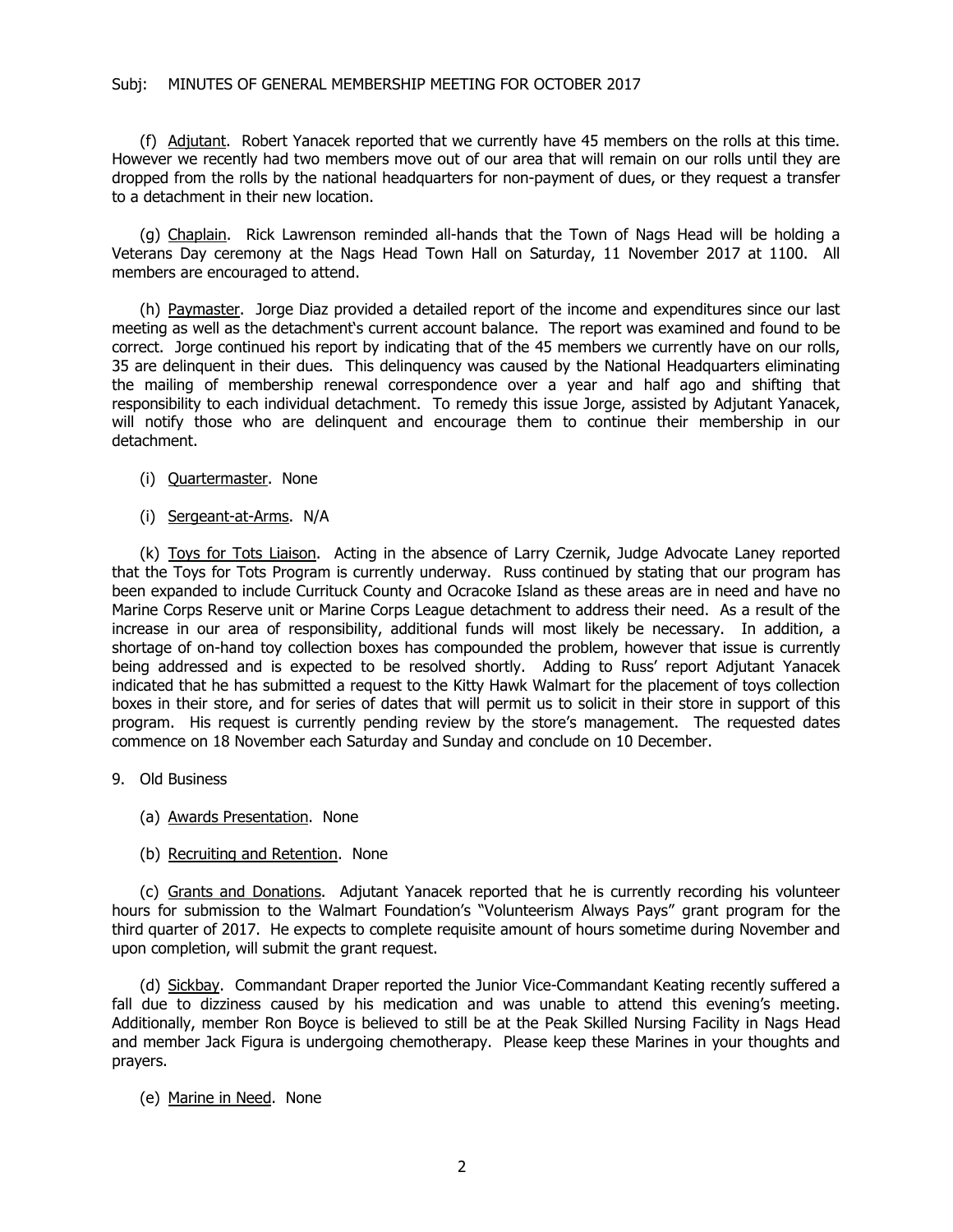#### (f) Website and Marketing. None

(g) Social Activity. Adjutant Yanacek reported that on 10 October, 11 members and one guest met for the free breakfast social offered to veterans at the Jolly Roger restaurant in Kill Devil Hills. Robert added that everyone in attendance enjoyed both the food and company. Next month's breakfast social will be on 7 November 2017 at 0900. All hands are invited and encouraged to attend.

(h) 2017 Fall Belk Charity Sale. Commandant Draper reported that the 2017 Fall Belk Charity Sale is currently underway. Thus far, seven members have participated in this important fundraising event and have raised \$474 during three two-hour weekend shifts. Commandant Draper expressed his thanks to those who have participated thus far and stressed that each member is encouraged to offer assistance for a two-hour shift on the remaining dates: Saturday 14 October; Sunday 15 October; Saturday 21 October; Sunday 22 October; Saturday 28 October; Sunday 29 October, and; Saturday 4 November.

(i) 2017 Outer Banks Seafood Festival. Commandant Draper reported that the Outer Banks Seafood Festival will be held on Saturday, 21 October from 1030 to 1800 at the Outer Banks Event Site in Nags Head. The detachment will be participating and all the necessary liability insurance documents have been received and submitted to the event sponsor. Commandant Draper reminded all-hands that participation in this event last year resulted in the detachment raising over \$650 and attaining a new member, and thus, illustrated the importance of membership participation. To date, seven members have volunteered in this effort. Lastly, Commandant Draper indicated that he will be setting up our booth at this event the day before the event and asked for the assistance of at least one member to accomplish this task. Judge Advocate Laney agreed to assist in this effort and will coordinate with Commandant Draper on a mutually agreeable time to do so on 20 October.

#### 10. New Business

(a) Marine Corps Birthday Luncheon. Commandant Draper received notification that a Marine Corps Birthday Luncheon will be held on Friday, 10 November at the Currituck Club in Corolla in honor of the 242nd anniversary of the establishment of our Corps. The event is being hosted by Past-Commandant Doug Wendling and will commence at 1130. The celebration includes a nice lunch, birthday cake, and door prizes at a cost of \$17.50 per person. Per the instruction of the commandant, Adjutant Yanacek will notify those on the distribution list via e-mail, and post the necessary information on the detachment's Facebook page.

(b) Manteo Christmas Parade. Judge Advocate Laney reported that he received word that the Manteo Christmas Parade is currently looking for participants. Although the date and time has not been confirmed, it most likely will be held the first Saturday in December. In light of the lack of precise information, consideration as whether to participate in this event was tabled until next month's meeting.

(c) Purchase of Detachment Laptop Computer. Commandant Draper opened for discussion the purchase of a laptop computer for the official use by the detachment adjutant. Currently, the adjutant is using his personal antiquated hardware and software. An upgraded system would undoubtedly assist him in the performance of his duties. Following a brief discussion, Judge Advocate Laney motioned that the detachment purchase a laptop with appropriate software for official use by the detachment adjutant. His motion was seconded by Senior Vice-Commandant Hudson, then voted on and passed without dissent. Accordingly, Adjutant Yanacek will locate the necessary hardware and software and present a cost-assessment within the next few months.

11. Chaplain Lawrenson closed the meeting with a prayer.

12. The meeting concluded at 2005 with acting Sergeant-at-Arms Laney retiring the national colors and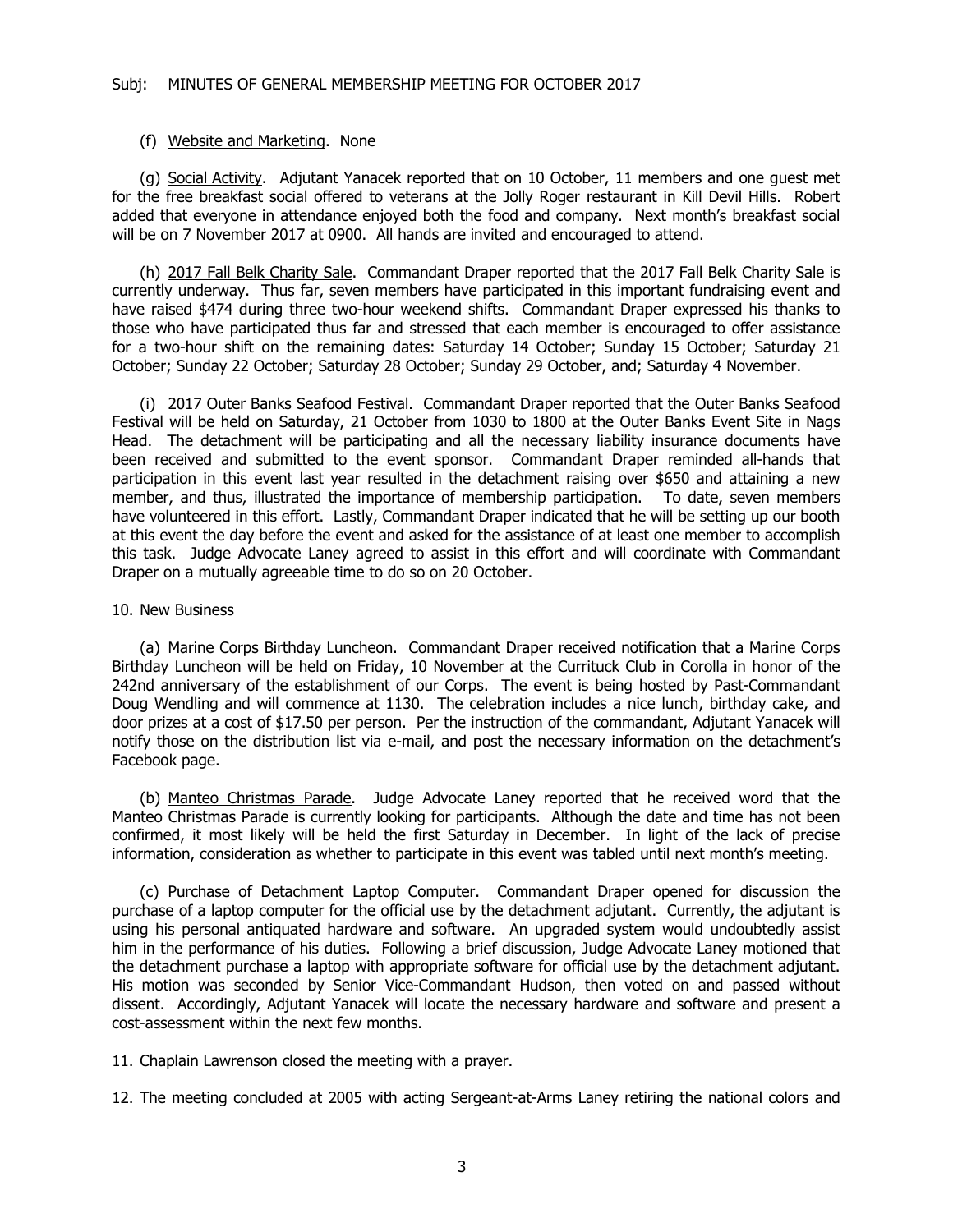declaring the meeting closed until 14 November 2017, when the detachment's membership will reconvene for the transaction of official business.

Robert J. Yanacek

Robert J. Yanacek Adjutant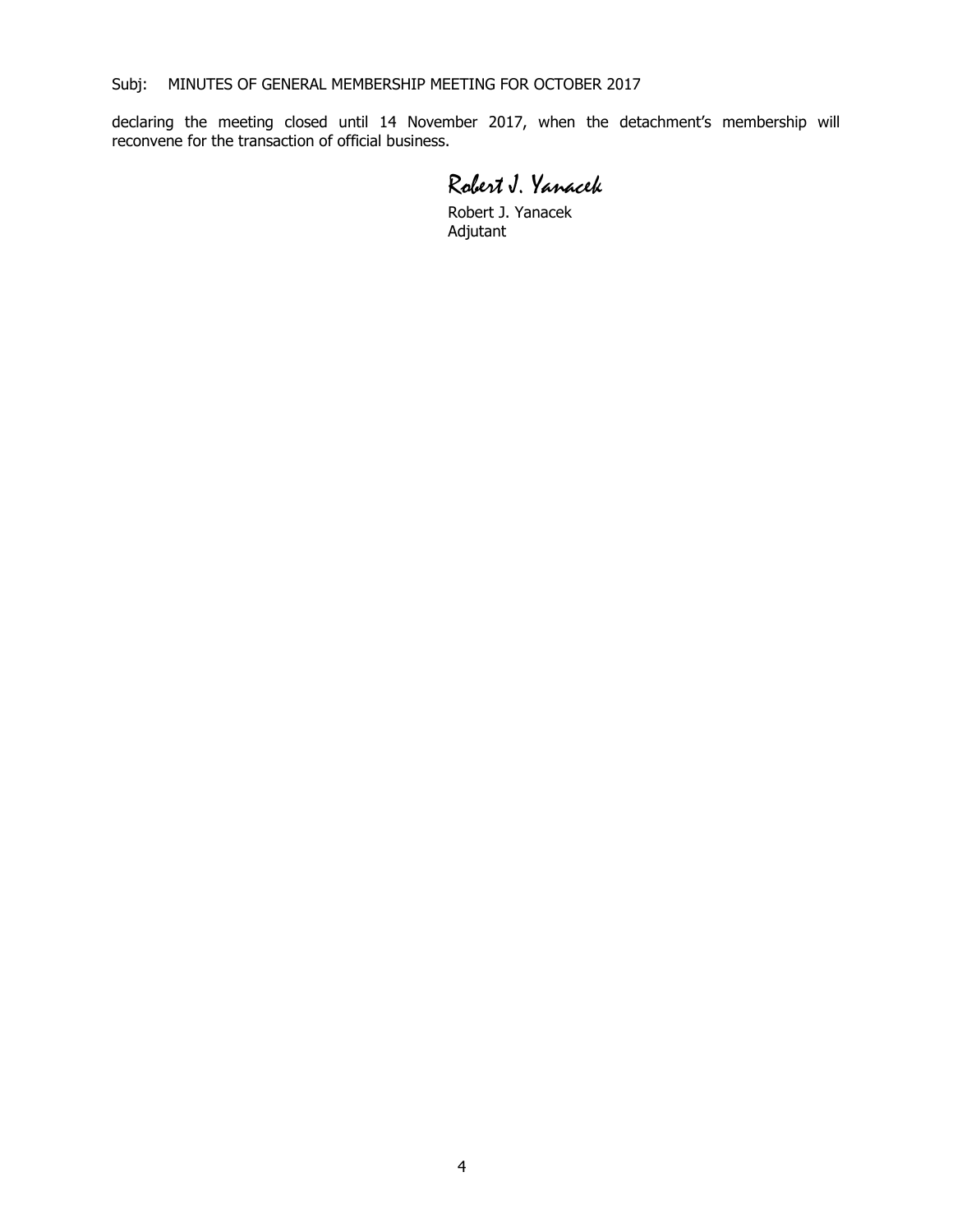# **DETACHMENT MUSTER ROLL FOR OCTOBER 2017**

| Name                     | <b>Staff Billet</b>    | <b>Remarks</b> |
|--------------------------|------------------------|----------------|
| Anderson, Stephen E.     |                        |                |
| Beall, Daniel M.         |                        |                |
| Bowser, Oyoma R.         |                        |                |
| Boyce Sr., Ronald A.     |                        |                |
| Clark, Craig T.          | Sergeant-at-Arms       |                |
| Czernik, Lawrence C.     | Toys for Tots Liaison  |                |
| Diaz, Jorge L.           | Paymaster              | Present        |
| Dozier, John J.          |                        |                |
| Draper, Frank D.         | Commandant             | Present        |
| Fearing Jr., Zenas E.    |                        |                |
| Felder, Gary L.          |                        |                |
| Figura, John P.          |                        |                |
| Gibson, Ron G.           |                        |                |
| Gillis, Steven           |                        |                |
| Gregory, Timothy G.      | Junior Past-Commandant |                |
| Holton, Edward J.        |                        |                |
| Hudson, Daniel R.        | Senior Vice-Commandant | Present        |
| Hunley, Thomas M.        |                        |                |
| Hurley, Thomas F.        |                        |                |
| Keating, Michael A.      | Junior Vice-Commandant |                |
| Laney, Russell E.        | Judge Advocate         | Present        |
| Lawrenson, Richard       | Chaplain               | Present        |
| Lotspeich, Cory B.       |                        |                |
| Mason, Ronald L.         |                        |                |
| McGrath, Kevin J.        |                        |                |
| Messinger Sr., Robert L. |                        |                |
| Monroe, James S.         |                        |                |
| O'Brien, William W.      |                        |                |
| Owens, James W.          |                        |                |
| Patrick, Joseph J.       |                        |                |
| Patrick, Susan S.        |                        |                |
| Pedersen, Martha E.      |                        |                |
| Riley III, Edward W.     |                        |                |
| Romano, Frederick R.     |                        |                |
| Russano, Frank G.        |                        |                |

**ENCLOSURE (1)**